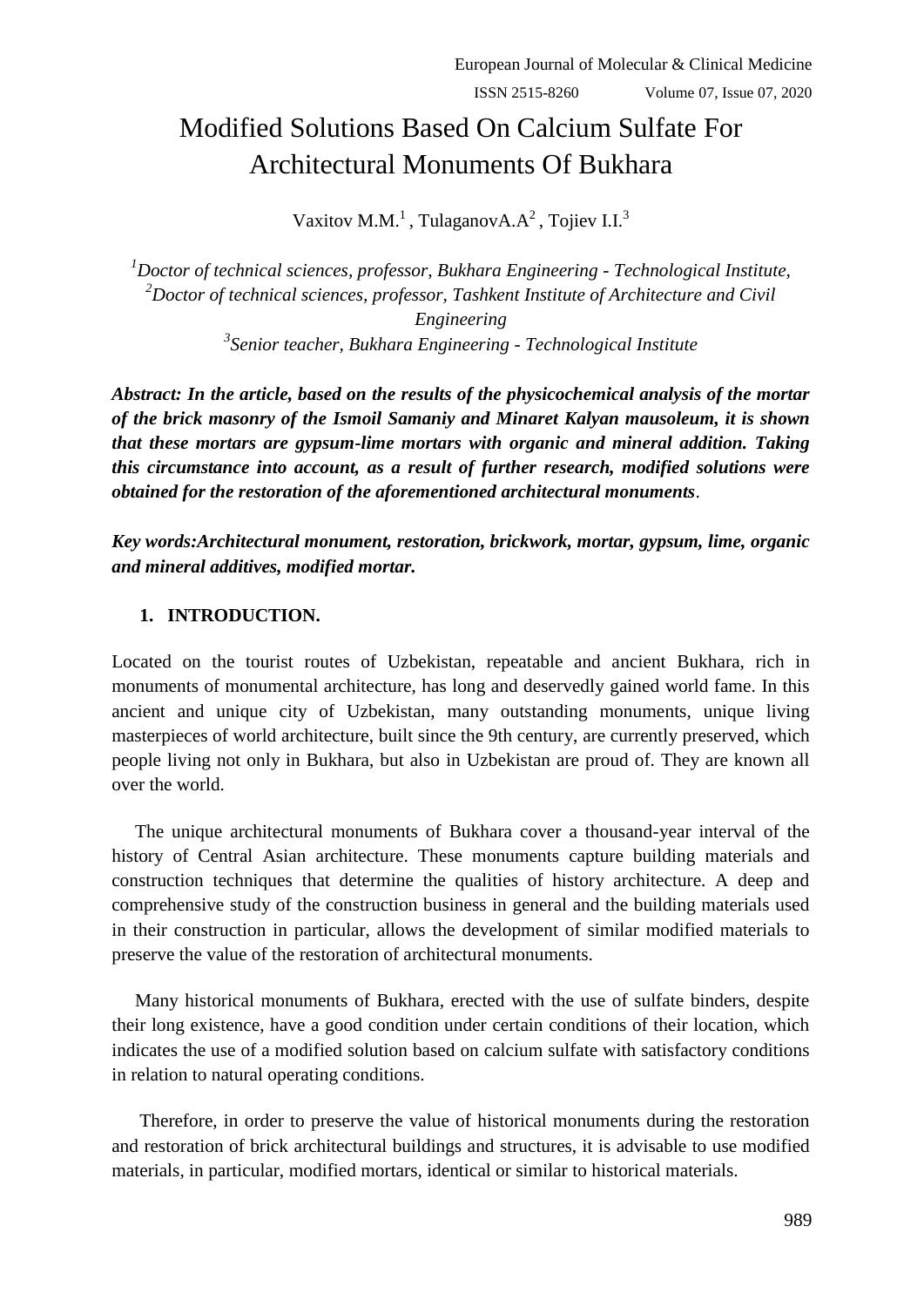In order to study the physicochemical compositions and properties of the historical solution and develop the technology of modified building solutions for the architectural monuments of Bukhara, we carried out the corresponding theoretician - experimental studies, the results of which are given in the text of the article.

## **2. RAW MATERIALS AND RESEARCH METHODOLOGY**

To accomplish the set tasks, we studied samples of historical mortars of the Ismail Samaniy mausoleum, the Kalyan minaret and the Abdulazizkhan madrasah, which are unique and original architectural monuments built in the 9th, 12th and 17th centuries, respectively. As we established in the course of experimental research, in the laboratory of the Institute of Inorganic Chemistry of the Academy of Sciences of the Republic of Uzbekistan, together with Professor Z.R. Kadirova, binders based on calcium sulfate were used in the construction of these monuments.

 Samples of the Ismoil Samaniy Mausoleum, the Kalyan Minaret and the Abdulazizkhan Madrasah were used in the research in the study of historical masonry mortars. When developing the composition of the modified (identical) mortar, local lime obtained in the shops and combine of the Kagan of the Bukhara region, natural clay (loess-like loam), cementum of local bricks, and vegetable ash of local reeds were used as a mineral additive. Loess loam consists mainly of quartz (SiO2) and kaolinite Al2Si20O5 (OH) 4.

 The properties of the modified mortars were studied according to the current requirements of the currently valid standards and procedures.

 On the basis of the classical technology of building materials, it has been established [1-3] that all the basic physicomechanical and physicochemical properties of building materials, and in particular mortars, masonry cements, fired bricks, are also directly dependent on chemical, mineralogical and fractional compositions the initial components used, the ratio of the main oxides contained in them and the amount of minor oxides, and, consequently, from the chemical compositions of the raw materials from which the final product is obtained. It follows from the foregoing that the operational control of the chemical composition of raw materials is one of the main conditions for obtaining high-quality building material [4-9], in particular, a masonry mortar that meets the specified requirements for physical-mechanical and physical-chemical properties.

In the chemical analysis of various building materials, in particular a solution, as well as hydrated materials, it is important to determine the content of silicon oxides (SiO2), aluminum (Al2O3), iron (FeO + Fe2O3), calcium (CaO), magnesium (MgO), sodium (Na2O) , potassium (K2O), sulfur (SO3) and loss on ignition. Much less often it is required to determine the content of other oxides present in small amounts, for example, oxides of titanium (TiO2), phosphorus (P2O5), manganese (MnO2), chromium (Cr2O3), etc. Scheme of carrying out the chemical, i.e. silicate analysis is as follows: after decomposition of the sample, the content of silicic acid was determined by the gravimetric method, with the obligatory subsequent removal of it in the form of silicon tetrafluoride - SiF4. In the filtrate after separation of silicic acid, oxides of iron, aluminum, calcium, and magnesium were determined complexometrically, and the content of oxides of titanium, phosphorus, manganese, and sometimes chromium was determined photocolorimetrically. The loss on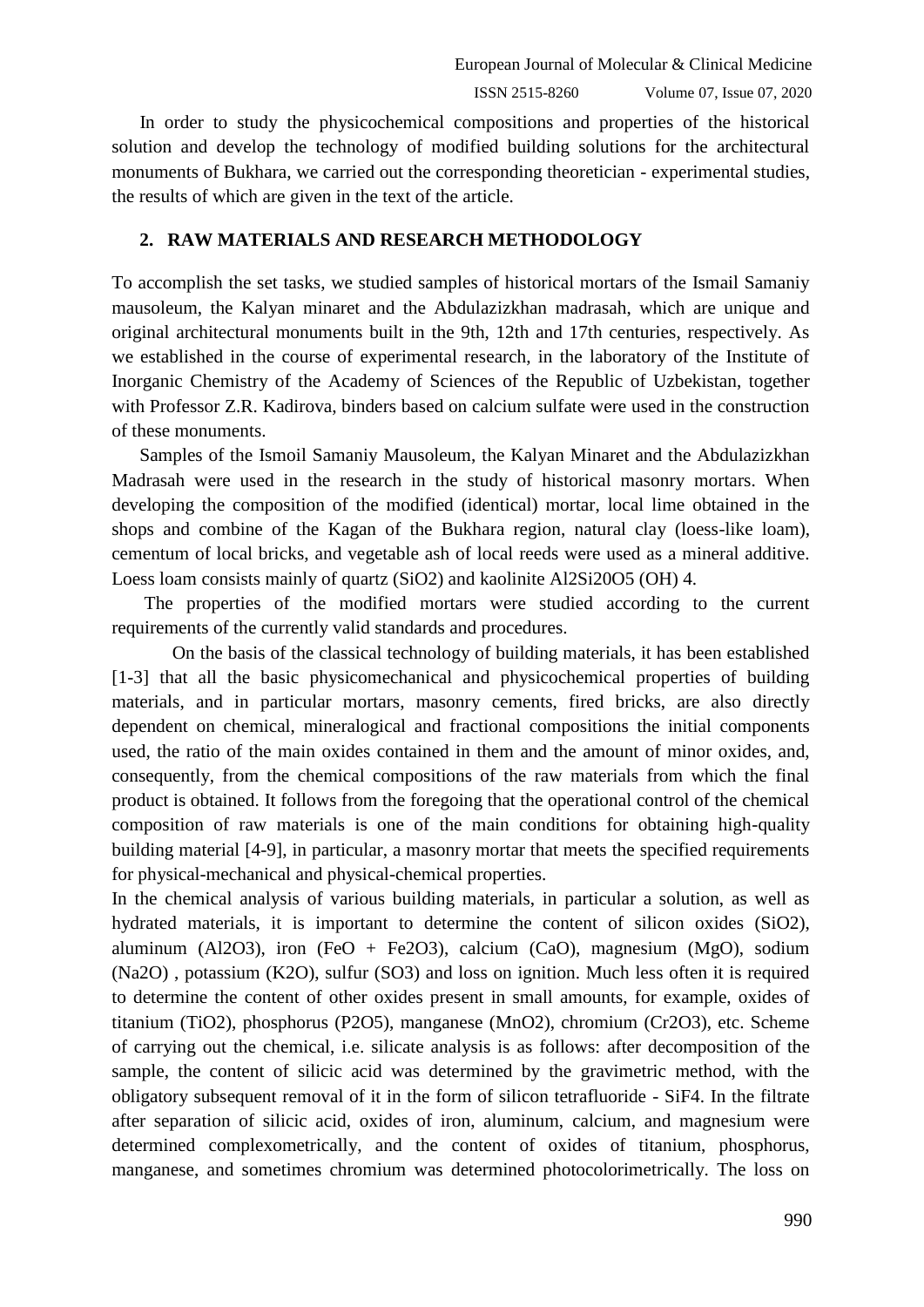ignition and the content of sodium, potassium and sulfur oxides were determined from individual weighed portions.

 It is well known that the majority of chemical and physicochemical processes are accompanied by the release or absorption of heat. The essence of thermal analysis is the study of phase transformations occurring in systems or individual compounds, according to the accompanying thermal effects. For this, the sample under study is gradually heated, continuously recording the temperature according to the readings by automatic recording. The obtained temperature curves make it possible to judge the nature and intensity of thermal effects and the temperatures at which these thermal effects manifest themselves.

The data obtained, in turn, can be used to analyze the mineralogical composition of the material under study and the nature of the phase transformations occurring in it during heating. Differential thermal analysis (DTA) records the changes in the energy of the system during heating. The physical and chemical processes that take place with the absorption or release of heat are expressed on a continuous differential temperature curve by a series of definite endothermic and exothermic effects.

The thermogravimetric method is based on measuring the mass of the test substance during heating, as an indicator of chemical transformations in the test material. This method is an important addition to differential thermal analysis, since the curves of mass change provide additional information and help to more accurately characterize the quantitative side of the ongoing processes.

Phase transformations and regions of stability or changes in solution samples using differential thermal research, i.e. thermographic and thermogravimetric analysis together with Professor Z.R. Kadyrova were carried out on the Hungarian derivatograph of the F. Paulik-I. Paulik-L. Erdey system, which simultaneously recorded the differential curve of thermal analysis with curves of the change in linear dimensions (shrinkage) and weight loss ... Sensitivity of galvanometer,  $DTA - 1/3$ ,  $DTG - 1/5$ ,  $TG - 200$ ,  $T - 900$  oC, at a heating rate of 10 deg / min in platinum crucibles. The specimen holder is a corundum crucible with a diameter of 10 mm from a standard (Al2O3). Dynamic mode. Differential and temperature recording was performed with a Pt – Pt / Rh thermocouple. The heating curves were recorded at an average weight of 2 g. Simultaneously, on other samples from the test material, changes in linear dimensions were recorded using a torsion balance with a mirror reading.

It is now known that X-ray analysis is a more versatile and currently more perfect method for studying materials than other physicochemical methods. Using it, one can carry out both qualitative and quantitative phase analysis of materials of complex composition, as well as determine the structure of crystal lattices of individual compounds.

Various research methods are used depending on the purpose of the X-ray analysis and the type of object; powder and Debye-Scherer methods for polycrystalline and Laue method for single crystal samples.

Building materials, in particular polycrystalline compounds that bind as bodies, are studied, as a rule, by the powder method and mainly with ionization registration of diffracted X-ray radiation. The great advantage of this method is its high sensitivity in relation to individual minerals and a significant reduction in the analysis time.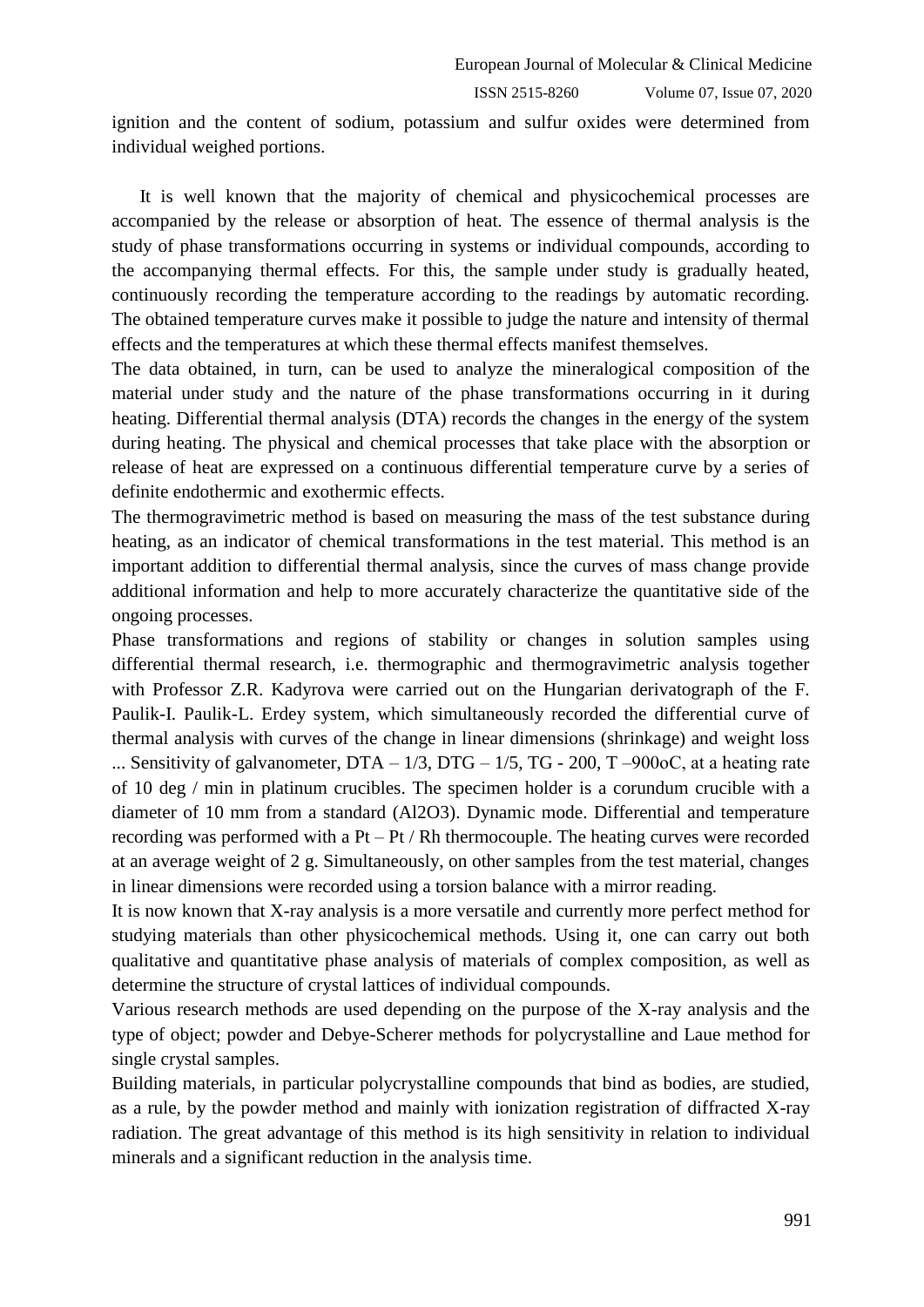The X-ray diffraction patterns were decoded using a generally known method. When analyzed, the crystals of each individual compound give a specific, inherent only X-ray diffraction pattern with characteristic values of interplanar distances and a certain intensity of the corresponding reflections.

Various researchers have already obtained reliable X-ray diffraction patterns of most of the water crystals and minerals that make up building substances and their hydration products, which are given in various reference books. The most complete list of the radiographic characteristics of various minerals is given in the international card index.

According to the above, the diffraction patterns of the samples of the mortar and clay mortar were obtained by the powder method on an X-ray unit DRON-4.0 MoK $\Box$ -radiation, Zr-filter. X-ray photographs were taken at a counter disk speed of 2 deg / min. Monocrystalline quartz was used as an internal standard. The wavelength of cobalt radiation is 1.78529 A0, the tube voltage is 25 kV, and the tube filament current is 20 kV.

When identifying the phases, we used tables and reference books compiled by the authors of [10–12], as well as the ASTM card index based on the ASTM X-ray powder diffraction patterns [13].

 Thus, the physicochemical analysis of the compositions of the historical materials of the brickwork of architectural monuments and the compositions of modified mortars based on calcium sulfates was studied according to the methods recognized and used at present on operating devices.

# **3. RESULTS OBTAINED AND THEIR DISCUSSION**

The analysis of the world's literary sources showed that in practice, in order to improve the physical and mechanical properties of mortars, during their preparation in ancient times, various organic additives were used [14, 15], in particular sheresh [14-20], camel milk (suzme) [15- 20], wood glue [21], glutinous rice decoction [22,26], egg white [23], dextrin, citric acid, wine [14,24,25], etc. To increase water resistance, ie. reducing the solubility of calcium sulfate in water and creating conditions for the formation of insoluble compounds that protect calcium sulfate dihydrate, in combination with a gypsum binder used mineral fillers - additives with pozzolanic properties [14,15].

 The results of our research on the study of the chemical composition of historical building solutions of architectural monuments of Bukhara and modified solutions using the above methods are shown in Table 1 and 2, respectively.

Table №1 The chemical composition of the mortar the mausoleum of Ismail Samaniy and the Kalyan minaret

| Name<br>Sample<br>S | Content of oxides per air dry matter, wt% |                       |                        |     |    |                 |                 |       |  |  |  |
|---------------------|-------------------------------------------|-----------------------|------------------------|-----|----|-----------------|-----------------|-------|--|--|--|
|                     | SiO <sub>2</sub>                          | $\text{Al}_2\text{O}$ | Fe <sub>2</sub> O<br>3 | CaC | Mg | SO <sub>3</sub> | Na <sub>2</sub> | $K_2$ |  |  |  |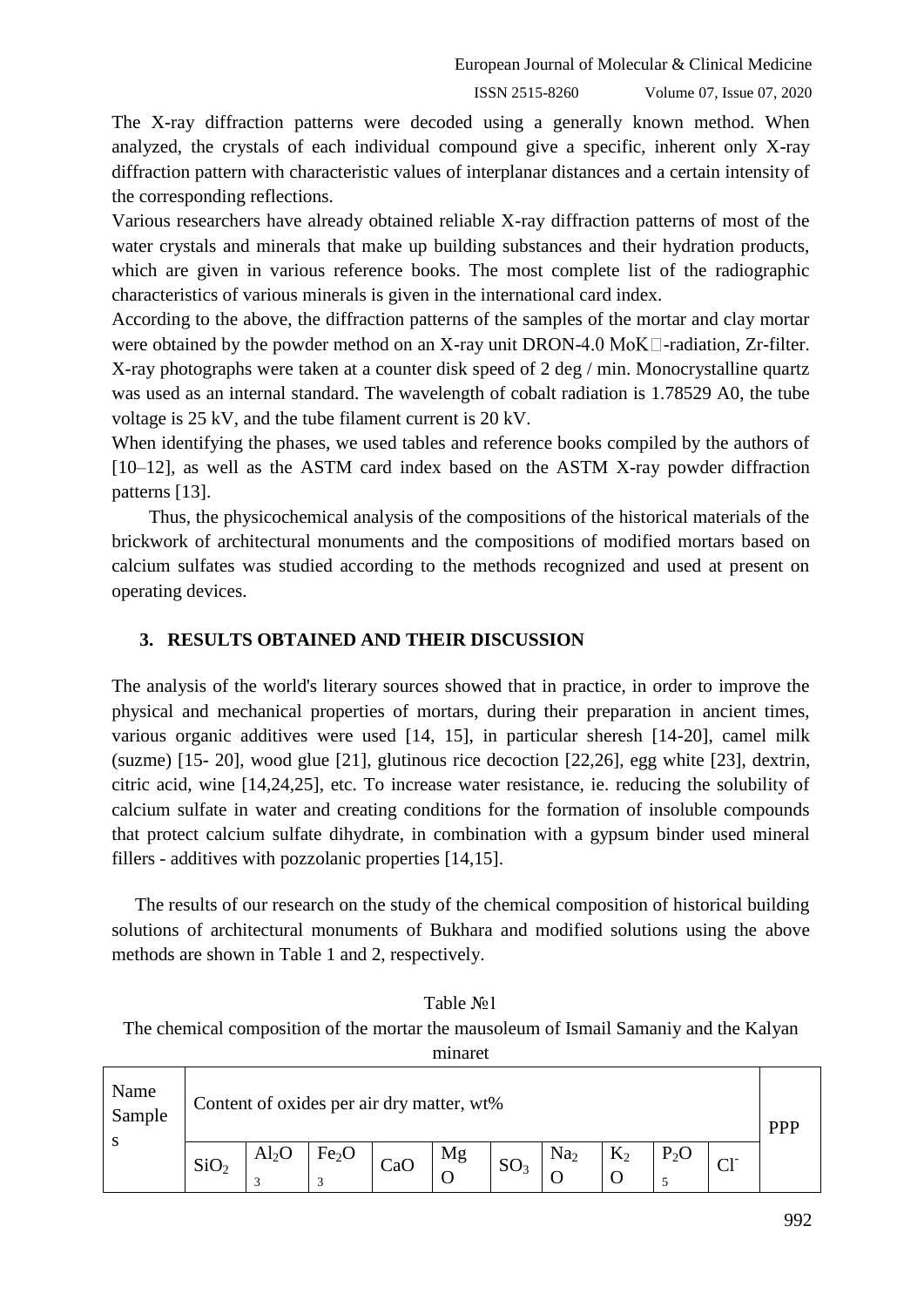#### European Journal of Molecular & Clinical Medicine

| $1B^*$     | 24,6 | 4,04 | 2,40 | 39,9           | 3,00 | 0,6 | 0,48 | 0,50 | 0,01                     | 0,0            | 23,9           |
|------------|------|------|------|----------------|------|-----|------|------|--------------------------|----------------|----------------|
|            | 3    |      |      | $\overline{2}$ |      | 8   |      |      |                          | $\overline{2}$ | $\overline{0}$ |
| $1C^{**}$  | 21,8 | 4,09 | 2,72 | 38,5           | 2,00 | 0,5 | 0,46 | 0,56 |                          |                | 24,1           |
|            | 3    |      |      | 6              |      | 9   |      |      |                          |                |                |
| $2B^{***}$ | 15,8 | 3,22 | 2,70 | 40,3           | 2,50 | 0,7 | 0,49 | 0,61 | $\overline{\phantom{a}}$ | 0,0            | 33,1           |
|            | 9    |      |      | $\overline{0}$ |      |     |      |      |                          | $\overline{2}$ | $\overline{4}$ |
| 3B         | 55,8 | 9,78 | 3,99 | 10,4           | 2,70 | 1,2 | 1,91 | 1,89 | 0,04                     | 0,0            | 12,3           |
|            | 9    |      |      |                |      | 8   |      |      |                          | 3              | 7              |
|            |      |      |      |                |      |     |      |      |                          |                |                |

ISSN 2515-8260 Volume 07, Issue 07, 2020

\*) **-** samples of the upper part of the wall of the Ismail Samoniy mausoleum;

\*\*)- samples of the lower part of the wall of the mausaleum Ismail Samoniy;

\*\*\*\*)-samples of the construction of the Kalyan Minaret

-samples of construction Madras Abdulazizkhan

| Name           | Content of oxides per air dry matter, wt% |                   |                   |       |          |                 |                 |          |        |                |                |
|----------------|-------------------------------------------|-------------------|-------------------|-------|----------|-----------------|-----------------|----------|--------|----------------|----------------|
| Sampl          | SiO <sub>2</sub>                          | Al <sub>2</sub> O | Fe <sub>2</sub> O | CaO   | Mg       | SO <sub>3</sub> | Na <sub>2</sub> | $K_2$    | $P_2O$ | C <sub>I</sub> | <b>PPP</b>     |
| e              |                                           |                   |                   |       | $\Omega$ |                 | $\Omega$        | $\Omega$ | 5      |                |                |
| 1 <sub>M</sub> | 24,0                                      | 4,34              | 2,70              | 40,42 | 3,50     | 0,6             | 0,56            | 0,60     | 0,02   | 0,0            | 23,8           |
|                |                                           |                   |                   |       |          | $\theta$        |                 |          |        |                | $\theta$       |
| 2M             | 16,0                                      | 3,32              | 2,45              | 40,22 | 2,58     | 0,7             | 0,5             | 0,65     |        | 0,0            | 33,5           |
|                |                                           |                   |                   |       |          |                 |                 |          |        | 3              | $\overline{4}$ |
| 3M             | 53,7                                      | 10,88             | 4,49              | 10,95 | 2,5      | 1,4             | 1,51            | 1,99     | 0,03   | 0,0            | 12,7           |
|                | 9                                         |                   |                   |       |          | 8               |                 |          |        | 4              |                |

Table №2 Results of chemical analysis of modified solutions

Table 1 shows that the chemical composition of the studied samples consists of the following oxides:  $SiO_2$ ,  $Al_2O_3$ ,  $Fe_2O_3$ ,  $CaO$ ,  $MgO$ ,  $SO_3$ ,  $Na_2O$ ,  $K_2O$ . Consequently, the main chemical composition of the samples of solutions from the Ismail Samaniy mausoleum (1B va 1C) consists of calcium oxides of silicon. The main chemical composition of the samples of solutions from the Kalyan minaret (2B) also consists of calcium and silicon oxides. In the studied mortar, the content of PPP was 23.9 and 33.14%, respectively. The obtained composition of the modified solution is similar (table No. 2).

 Comparative analysis of the studied compositions of mortars of the mausoleum of Ismoil Samaniy and Minaret Kalyan with data from literary sources showed that if in the masonry of architectural monuments of the 9th - 12th centuries the main content of solutions was calcium oxides of silicon, then the monument of Shokhi-Zinda, built a little later, for example in Samarkand, etc. the composition of the solution consists not only of these oxides, but also of aluminum oxides [14]. Our studies of the mortar of the brickwork of the Abdulazizkhan madrasah (sample no. 3B), built in Bukhara in the middle of the 17th century, the results of which are presented in the same table no. 1 confirmed this opinion.

 The composition of the mortar of the brickwork of the Ismail Samaniy Mausoleum and the Kalyan Minaret differs from the architectural monuments of the later period in the lower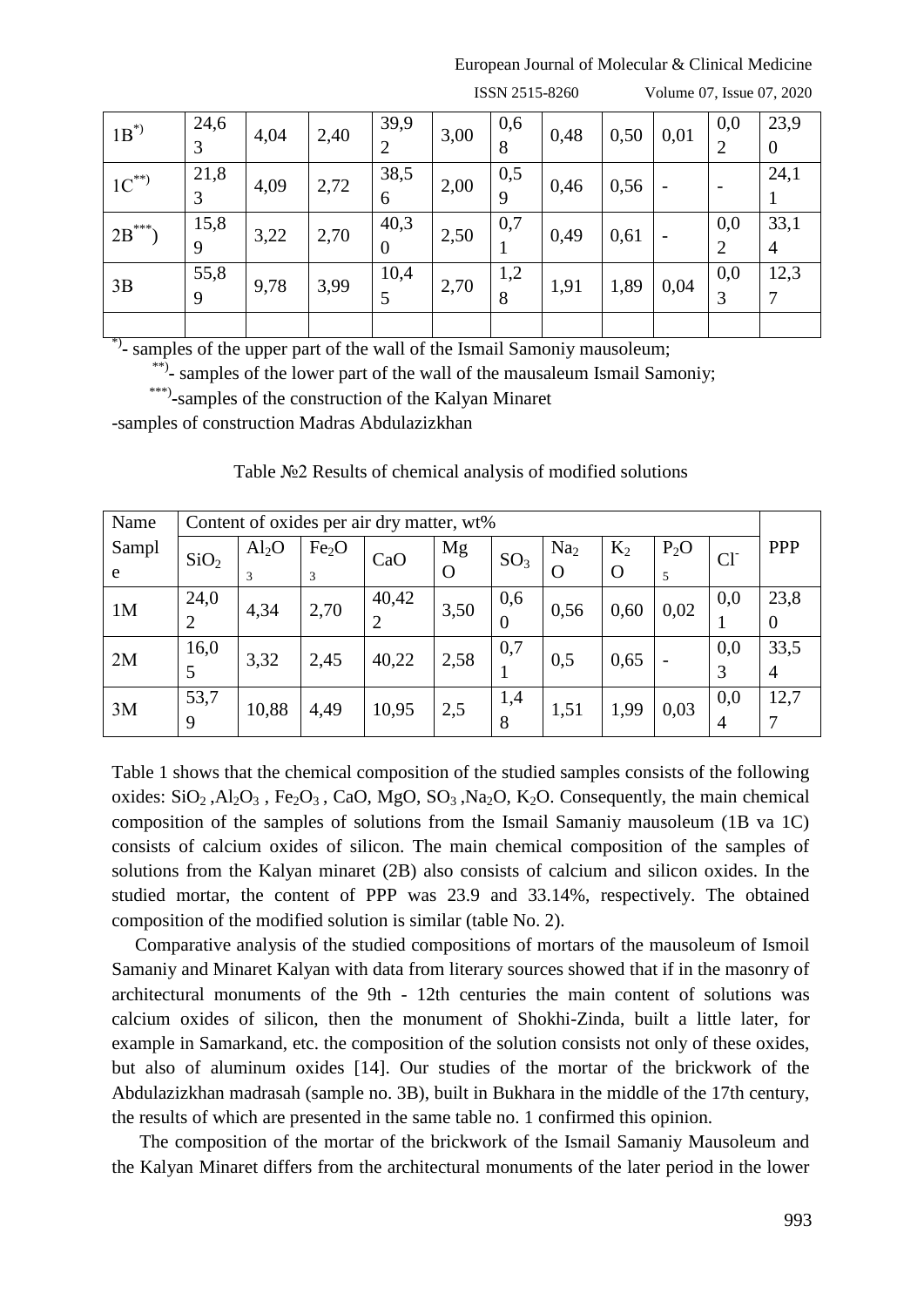content of aluminium oxide. On the basis of this position, one can come to a preliminary opinion that clay mixtures were also added to mortars of late times in the seventies.

 For a more reliable conclusion on this issue, it was advisable to conduct a DTA analysis. The results of DTA analysis of architectural monuments are presented in Fig. 1-4. It can be seen from the obtained curves that the mineralogical composition of the samples consists of the following thermal effects. At temperatures of 246 and 627  $\degree$  C, exothermic effects were observed, and at temperatures of 162, 187, 220, 331, 376, 416, 489, 728 ° C - endothermic effects.

 In fig. 1a-4a show the results of X-ray irradiation of samples-samples of the mortar of brickwork of architectural monuments - the Ismail Samaniy mausoleum, the Kalyan Minaret and Madras Abdulazizkhan.

 The results of the study of the mortar of the brickwork of these architectural monuments showed that the diffraction maxima appeared at  $d = 0.756$ ; 0.422; 0.306 and 0.208. These dimensions indicate the presence of gypsum in the solution. In addition, the mixture contains quartz (d = 0.334; 0.245; 0.228 nm), albite (d = 0.310; 0.402 nm) and dolomite (d = 0.290; 0.241; 0.219; 0.202 nm).

 In sample samples from the lower part of the Ismail Samaniy mausoleum, the diffraction maxima occurred at  $d = 0.756$ ; 0.427; 0.306 and 0.208 nm. These dimensions indicate the presence of gypsum in the solution. In addition, the mixture contains quartz  $(d = 0.334)$ ; 0.245; 0.228 nm), basanite (d = 0.606; 0.281 nm), albite (d = 0.310; 0.402 nm), K feldspar (d  $= 0.324$  nm), clinoenetitite (d = 0.893 nm) and calcite (d = 0.187 nm).

The difference in the sizes of the diffusion maxima of the solutions of the upper and lower parts of the brick wall can be explained by the operating environment of the structure. At one time, the lower part of the wall was in a buried state for a long period, as a result of it, aggressive factors of the filled-in soil affected it. As a result, additional K-feldspar minerals, clinoenetitite va calcite, were formed in the composition of the solution in the lower part of the wall.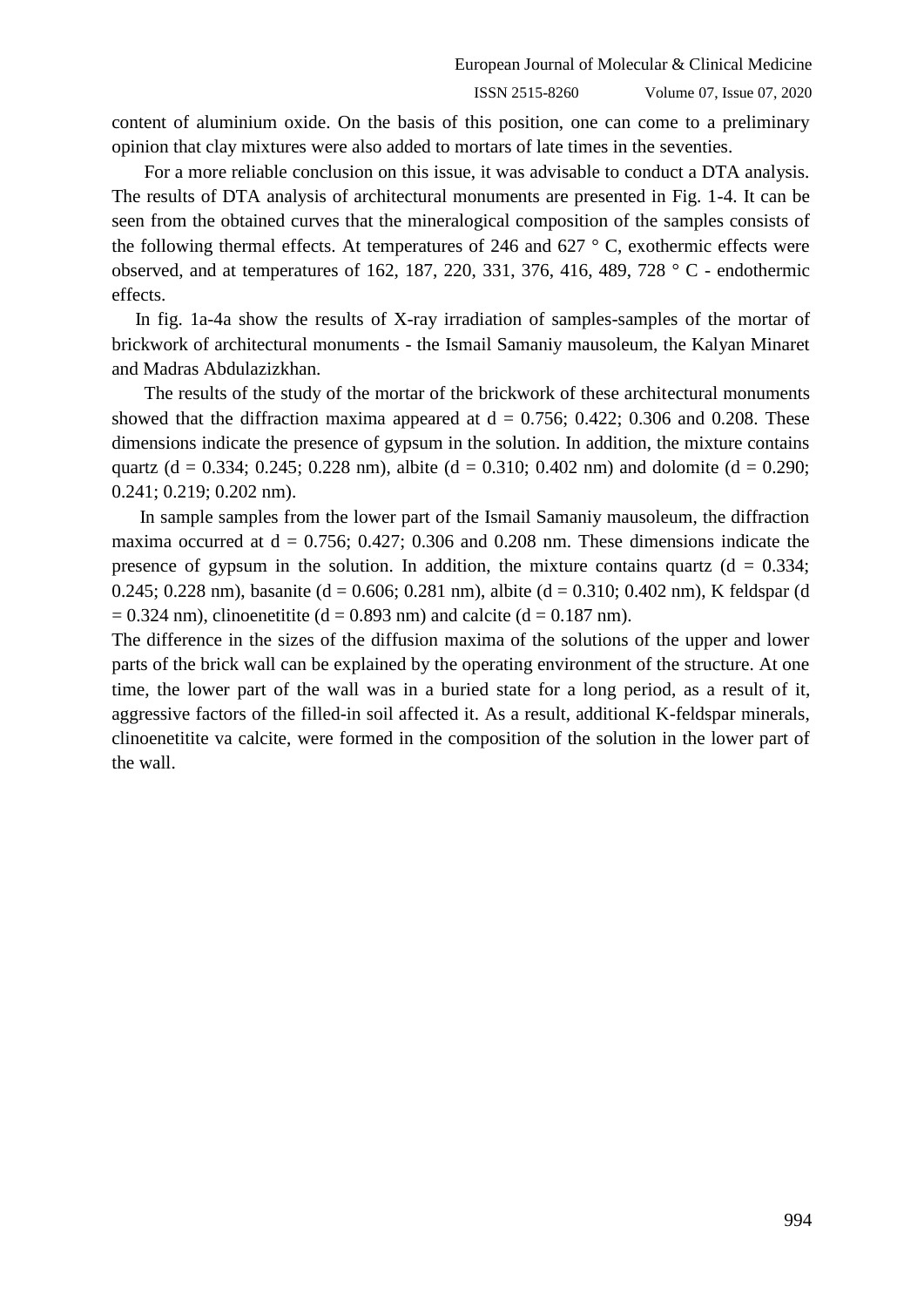## European Journal of Molecular & Clinical Medicine

ISSN 2515-8260 Volume 07, Issue 07, 2020



*Fig-1. Sample DTA results mausoleum of Ismail Samaniy №1В (top of the wall)*



*Fig-3. Sample DTA results Minaret Kalyan №2В*

*Fig-2. Sample DTA results mausoleum Ismail Samaniy №1C (lower part of the wall)*



*Fig-4. Sample DTA results Madras Abdulazizkhan # 3B*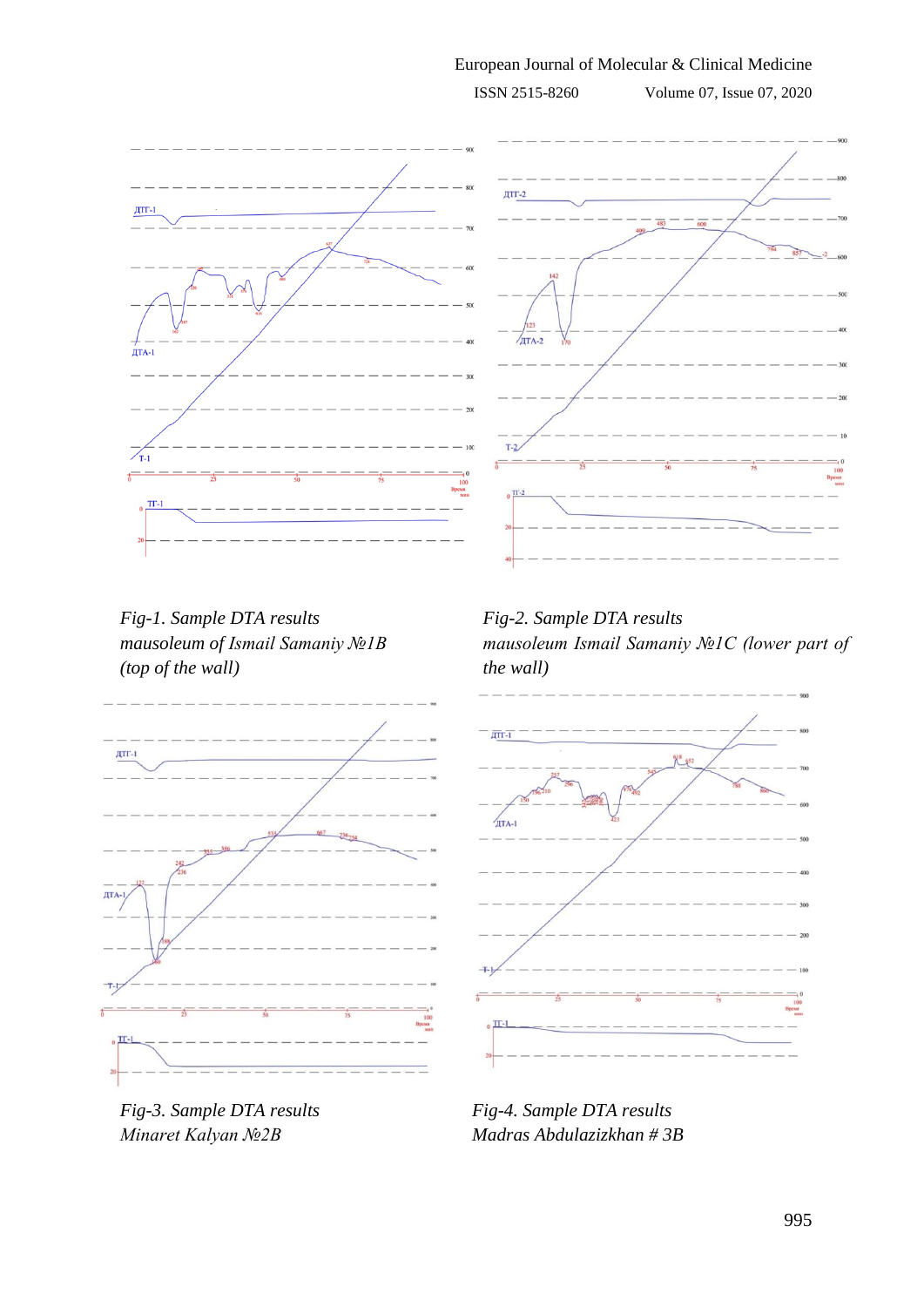

Figure: 2a. X-ray results of sample-sample mausoleum Ismoil Samoniy №1С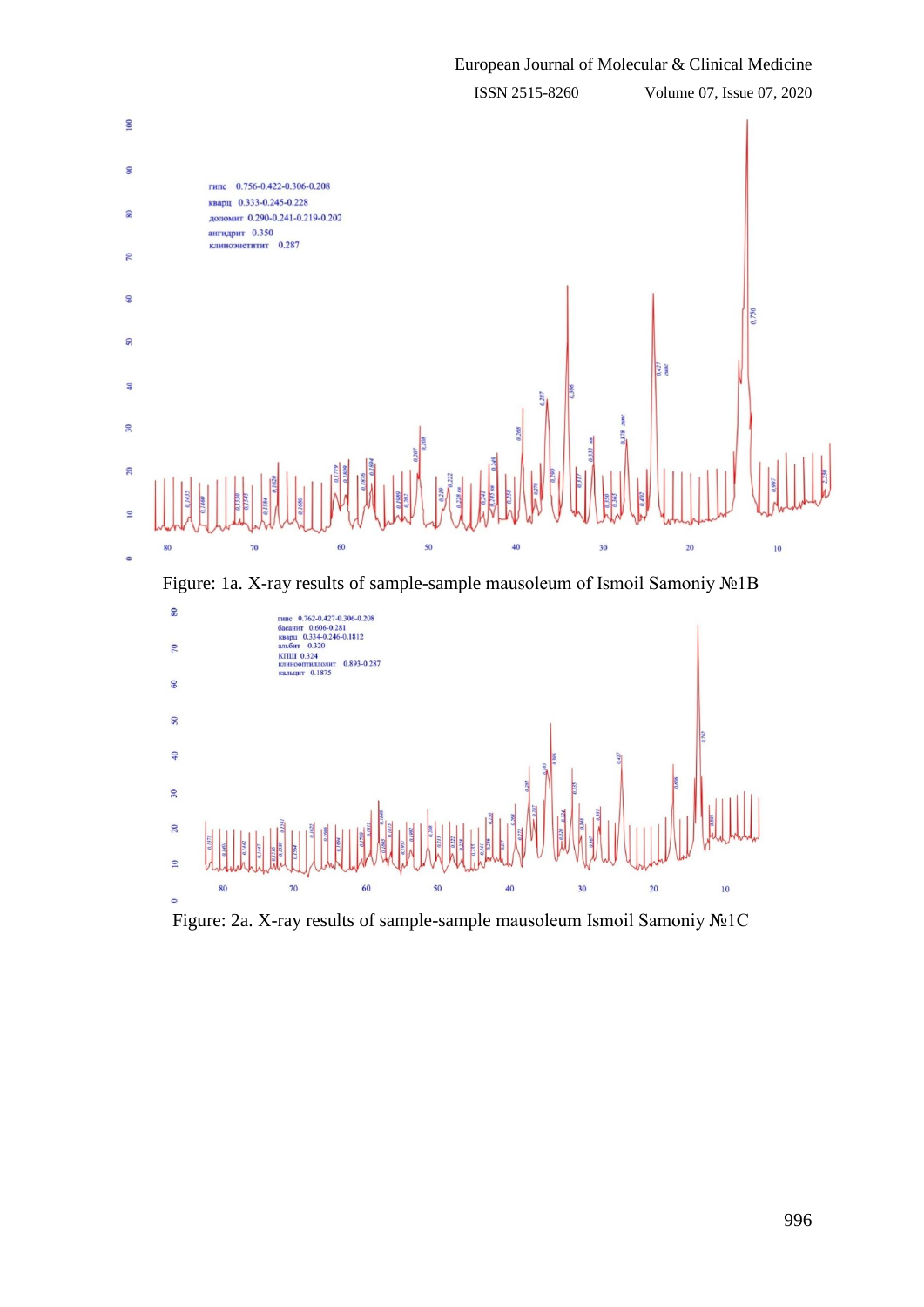

Fig-4a. The results of the roentgenogram of the sample-sample Madras Abdulazizkhan No.

3B

# **4. CONCLUSION**

According to the results of the physicochemical analysis of the mortar of the brick masonry of the Ismoil Samaniy and Minaret Kalyan mausoleum, it can be noted that these solutions are gypsum-lime with organic and mineral addition. Therefore, when developing the technology of a modified solution for the restoration work of architectural monuments of the early period, we took into account these results, which was taken into account in further research. As a result of the research, modified solutions were obtained for the restoration and restoration of architectural monuments of the city of Bukhara's fairy tale.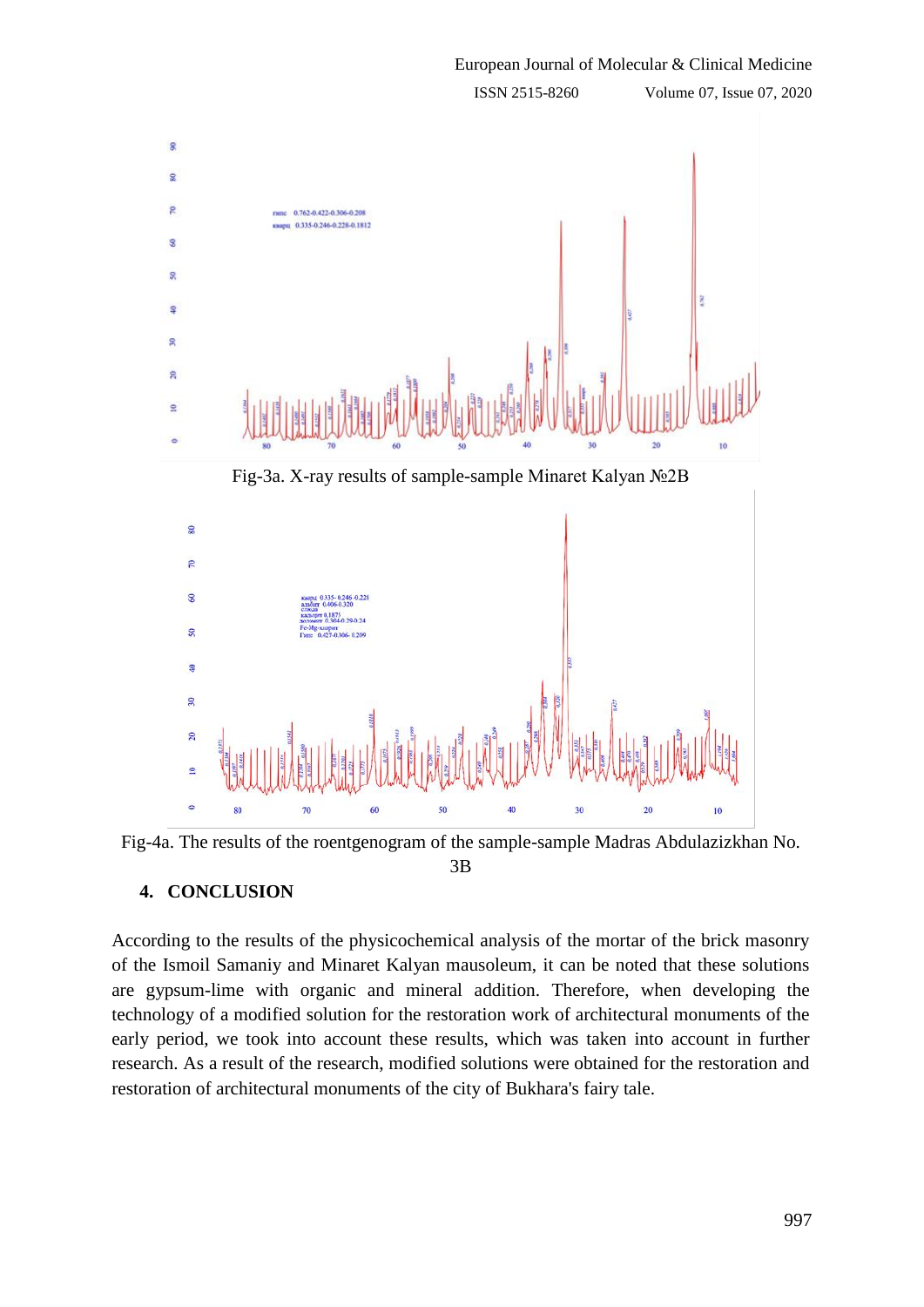### **5. REFERENCES:**

- [1] Lukin E.S., Andrianov N.T. Technical analysis and control of ceramics production. Stroyizdat. - M .: -1986. 86-94s.
- [2] Botvinkin OK, Klikovsky GI, Manuilov LA, Laboratory workshop on general silicate technology and technical analysis of building materials. - M .: Stroyizdat. -1966. 76-93s.
- [3] O. M. Austreeva Petrography of binders. M, Gosstroyizdat, 1959 275 p.
- [4] Gorshkov V.S., Timashev V.V., Saveliev V.G. Methods of physical and chemical analyzes of binders, Moscow, Higher School, 1981, 220 p.
- [5] Kadirova Z.R., Kuryzov Z.M, Hujamberdiev M.I., Xodjaev N.T. Using Silt from Uzbekistan to Manufacture Ceramic Building Materials. Interceram, 2004, vol. 53, No. 4, p. 246-248. (Germany).
- [6] Timashev V.V., Leonov I.I. Technical analysis and control of the production of binders and asbestos cement., M, Stroyizdat, 1984, 289 p.
- [7] Modern methods of chemical analysis of building materials. M, Stroyizdat, 1972, 170 p.
- [8] Berg L.G. Introduction to thermography. M .: Science. 1969.208s.
- [9] Ax N.D. Differential thermal and thermal weight analysis of minerals. M .: Nedra. 1964.214s.
- [10] Mikheev V.I. Roentgenometric determinant of minerals. M .: Gosgeolizdat. 1957.867s.
- [11] Mirkin L.I. Handbook for X-ray structural analysis of polycrystals. Ed. physical mat. literature. M .: 1961.95s.
- [12] Tolkachev S.S. Interplanar spacing tables. Ed. "Chemistry", L .: 1968. 132s.
- [13] ASTM-X-Ray Powder Diffraction Data File American Society for Testing and Materials, Philadelphia. Pa. 1967.)
- [14] Kamilov Sh., Tulaganow A., Kamilov Kh., Laue St., Fischer H.-B .. Gipshaltige Baumörteln der historischen Denkmäler Zentralasiens. IWeimarerGipstagung. 30-31 März 2010.S. 331-332.
- [15] Grazhdankina NS Architectural and building materials of Central Asia. Tashkent, "Uzbekistan". 1989.208 p.
- [16] Bachinsky NM About the use of local building materials in Turkmenistan. Bulletin of the USSR Academy of Sciences. 1952. No. 8.
- [17] Znakko-Yavorskiy I.L. Essays on the history of binders from ancient times to the middle of the 19th century. Institute of History and Natural Science and Technology of the USSR Academy of Sciences. Publishing house of the Academy of Sciences of the USSR. Moscow-Leningrad. 1963.499 s.
- [18] Khakimov A.Ya. Gypsum binders. In the book. Construction materials of Uzbekistan. Collection. Publishing house of the Academy of Sciences of the UzSSR. Tashkent, 1951 p. 125 - 160.
- [19] Bulatov S. Ozbek khalk amaliy bezak sanati. (V-method oll.). (Taҳrir Khayati: M. Usmonov va boshқ; Rasm. M. Tursunov va T. Makhmudov Ishlagan). T .; Mennat, 1991.384 b .: rasm.
- [20] Bulatov S., Mukhtorov A. Ganchkorlik san'ati. Oliy oquv yurtlari uchun darslik / S. Bulatov, A. Muxtorov. –T .: Musiqa, 2006.124 b.
- [21] http: //spacegrouphotels.com/2008/10/page/8/